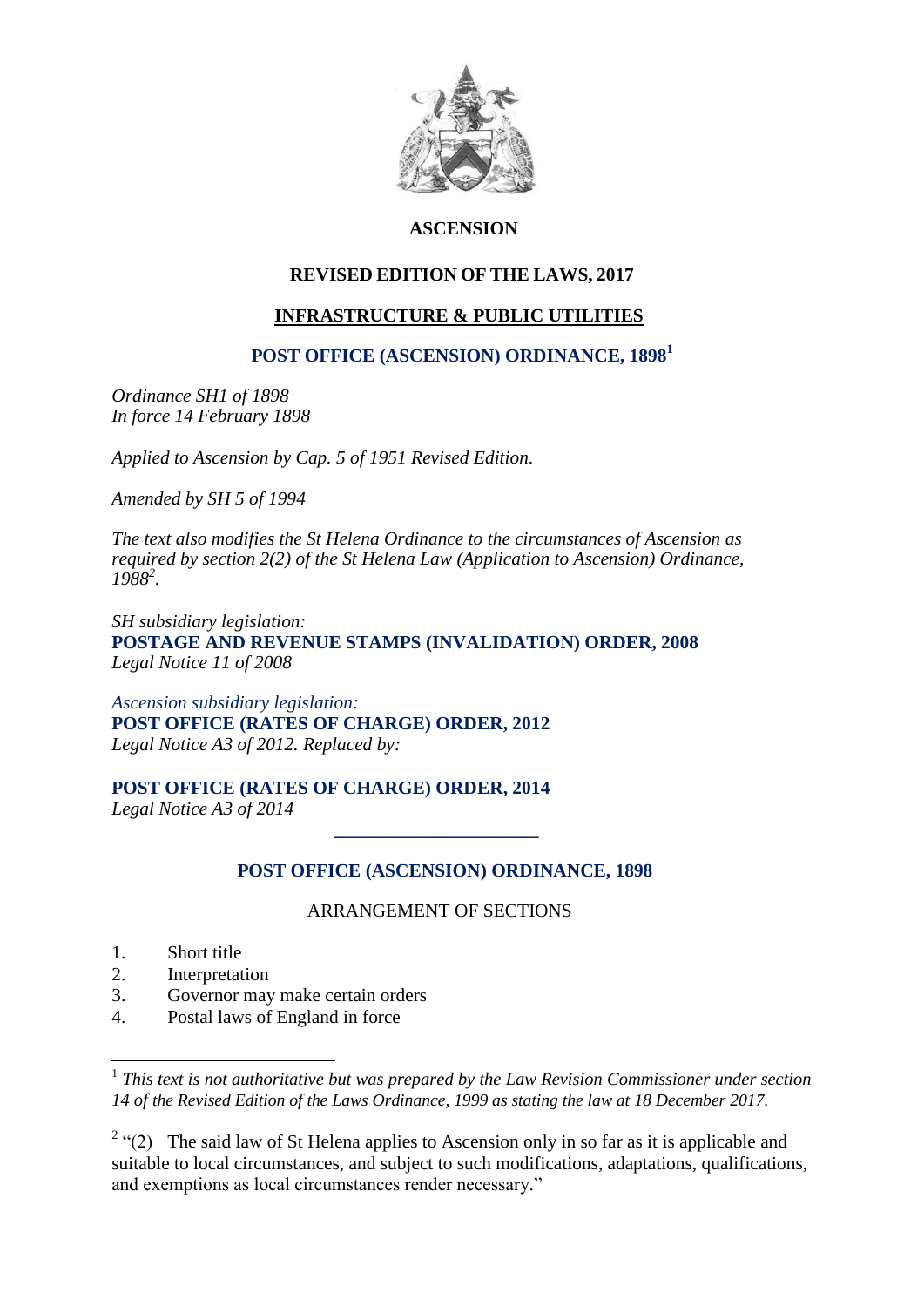AN ORDINANCE to provide for the application in Ascension of laws and regulations in force in the United Kingdom relating to the post office, and to empower the Governor to fix the rates of postage.

## **Short title**

**1.** This Ordinance may be cited as the Post Office (Ascension) Ordinance, 1898.

### **Interpretation**

**2.** In this Ordinance, unless the context otherwise requires, **"postal packets"** means letters, post-cards, reply postcards, newspapers, book packets, patterns or sample packets, and all packets or articles transmissible by post.

### **Governor may make certain orders**

- **3.** The Governor may by order—
- *(a)* fix the rates of postage to be charged on postal packets sent from the post office in Ascension;
- *(b)* provide that the postage or revenue stamps specified in the order and issued for the purpose of this Ordinance are no longer to be valid for that purpose.

### **Postal laws of England in force**

**4. (1)** Subject to this Ordinance, all laws and regulations for the time being in force relating to the Post Office of the United Kingdom are, so far as applicable, to be in force in Ascension. 3

**(2)** The Governor may from time to time by order provide for all matters relating to the practice, procedure and jurisdiction in Ascension, under the said laws and regulations, in cases where the Governor considers that the provisions of those laws in respect of such matters are inapplicable to Ascension.

\_\_\_\_\_\_\_\_\_\_

# **POST OFFICE ORDINANCE, 1898**

# **POSTAGE AND REVENUE STAMPS (INVALIDATION) ORDER, 2008** (Section 3*(b)*)

### **Citation and commencement**

1

**1.** This Order may be cited as the Postage and Revenue Stamps (Invalidation) Order, 2008, and comes into force on 1st May 2008.

<sup>&</sup>lt;sup>3</sup> Postal services in the UK are provided predominantly by the [Royal Mail](https://en.wikipedia.org/wiki/Royal_Mail) (which delivers letters) and [Post Office Ltd](https://en.wikipedia.org/wiki/Post_Office_Ltd) (which oversees post offices). The industry is regulated by [Ofcom.](https://en.wikipedia.org/wiki/Ofcom) Since 1 October 2011, the main piece of legislation is the [Postal Services Act 2011,](https://en.wikipedia.org/wiki/Postal_Services_Act_2011) although some parts of the [Postal Services Act 2000](https://en.wikipedia.org/wiki/Postal_Services_Act_2000) are still in force.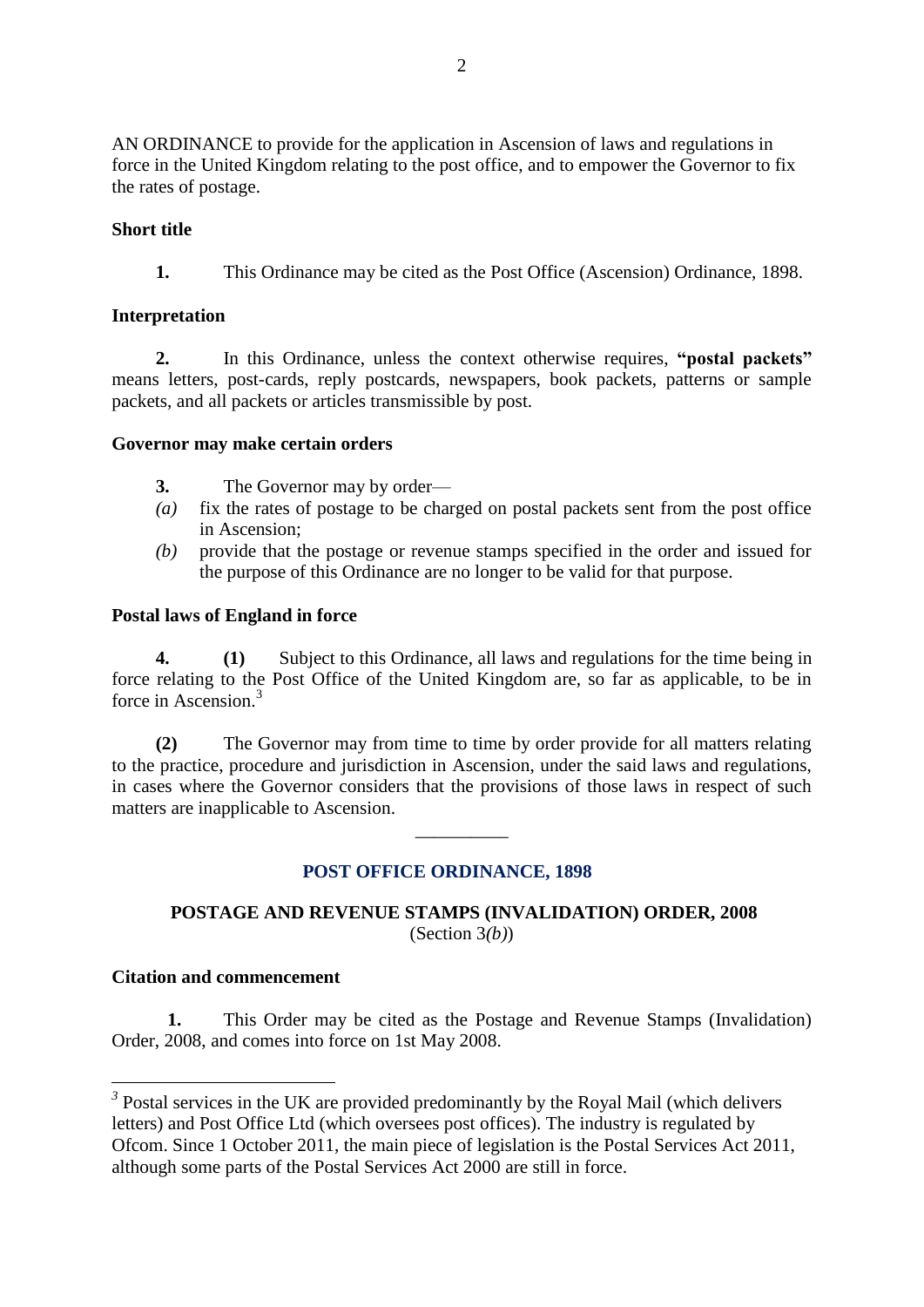#### **Invalidation of postage and revenue stamps**

**2. (1)** The postage and revenue stamps of St Helena listed in the Schedule cease to be valid with effect from 1st May 2008.

**(2)** A period of 6 months from 1st May 2008 to 31st October 2008 will be allowed for holders of these stamps to exchange them for St Helena postage or revenue stamps of equivalent value and in current use.

**(3)** Applications for exchanges under sub-paragraph (2) should be made to the Postmistress, Post Office, Jamestown, St Helena, South Atlantic Ocean.

#### **SCHEDULE**

(Paragraph 2(1)) *Omitted; see the St Helena Post office Ordinance, 1898*

\_\_\_\_\_\_\_\_\_\_

#### **POST OFFICE (ASCENSION) ORDINANCE, 1898**

### **POST OFFICE RATES OF CHARGE (ASCENSION) ORDER, 2014** (Section 3*(a)*)

#### **Citation and commencement**

**1.** This Order may be cited as the Post Office (Rates of Charge)(Ascension) Order, 2014, and comes into force on 1 April 2014.

#### **Rates for mail**

**2. (1)** The rates of postage and other charges on postal items sent to external destinations from the Post Office of Ascension are those set out in the Schedule.

- **(2)** In the Schedule—
- *(a)* "letter" means a postal item (not being a postcard or an aerogram) which does not exceed 100g in weight, 353mm in length, 250mm in width, or 25mm in thickness;
- *(b)* "packet" means a postal item (not being a letter, a postcard, or an aerogram) which does not exceed 2Kg in weight; and
- *(c)* "parcel" means any postal item which is not a letter, a small packet, a postcard, or an aerogram.

#### **SCHEDULE**

#### (Paragraph 2(1))

#### **Rates of Postal Charges**

### **Part 1 – Surface Mail**

To St All other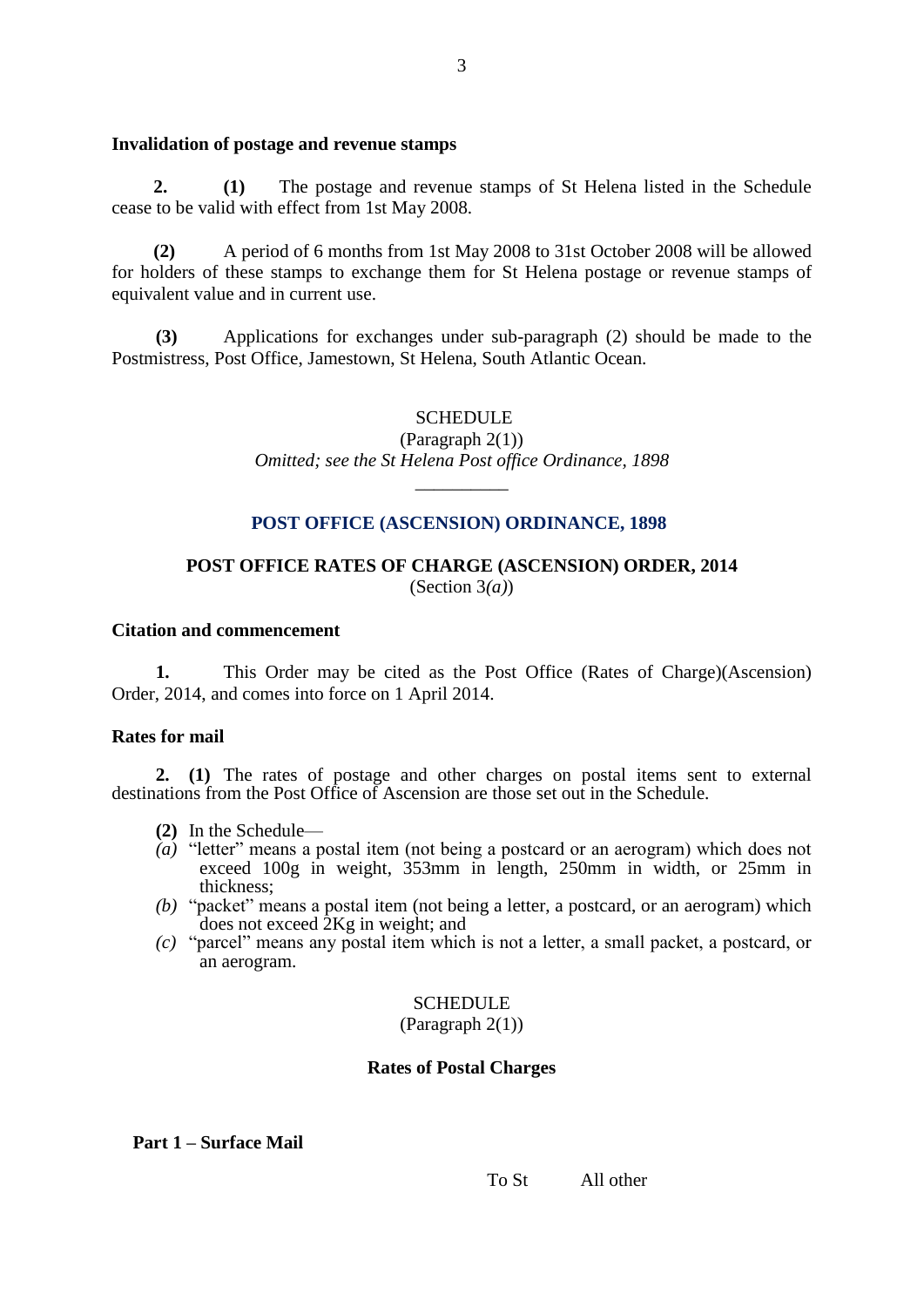|       |                                                                       |                               | Helena          | destinations |
|-------|-----------------------------------------------------------------------|-------------------------------|-----------------|--------------|
| (i)   | Letters                                                               |                               |                 |              |
|       | Not exceeding 20g                                                     |                               | £0.25           | £0.35        |
|       | Exceeding 20g                                                         |                               | £0.50           | £0.70        |
| (ii)  | <b>Postcards</b>                                                      |                               | £0.25           | £0.45        |
| (iii) | <b>Packets</b>                                                        |                               |                 |              |
|       | Not exceeding 100 grammes in<br>weight                                |                               | £0.35           | £0.60        |
|       | Exceeding 100g but not exceeding<br>250g                              |                               | £0.50           | £1.00        |
|       | Exceeding 250g but not exceeding<br>500 <sub>g</sub>                  |                               | £0.80           | £1.30        |
|       | Exceeding 500g but not exceeding<br>1000 <sub>g</sub>                 |                               | £1.10           | £1.60        |
|       | Exceeding 1000g<br>exceeding 2000g                                    | but<br>not                    | £1.60           | £3.20        |
| (iv)  | <b>Parcels</b>                                                        | To<br>Great<br><b>Britain</b> | South<br>Africa | St Helena    |
|       | Exceeding 2Kg but<br>not exceeding 5Kg                                | £12.50                        | £11.40          | £5.75        |
|       | Exceeding 5Kg but<br>not exceeding 10Kg                               | £20.00                        | £16.50          | £9.00        |
|       | Exceeding 10Kg but<br>not exceeding 15Kg                              | £33.00                        | £20.00          | £11.50       |
|       | Exceeding 15Kg but<br>not exceeding 20Kg                              | £45.00                        | £24.00          | £14.00       |
|       | For each additional<br>Kg or part thereof <sup><math>(*)</math></sup> | £2.50                         | £1.90           | £1.60        |

 $(*)$  The maximum permitted weight of a postal parcel is 30Kg.

For other destinations, the charge will be the charge to Great Britain or South Africa (as appropriate) plus the cost of onward postage to the destination.